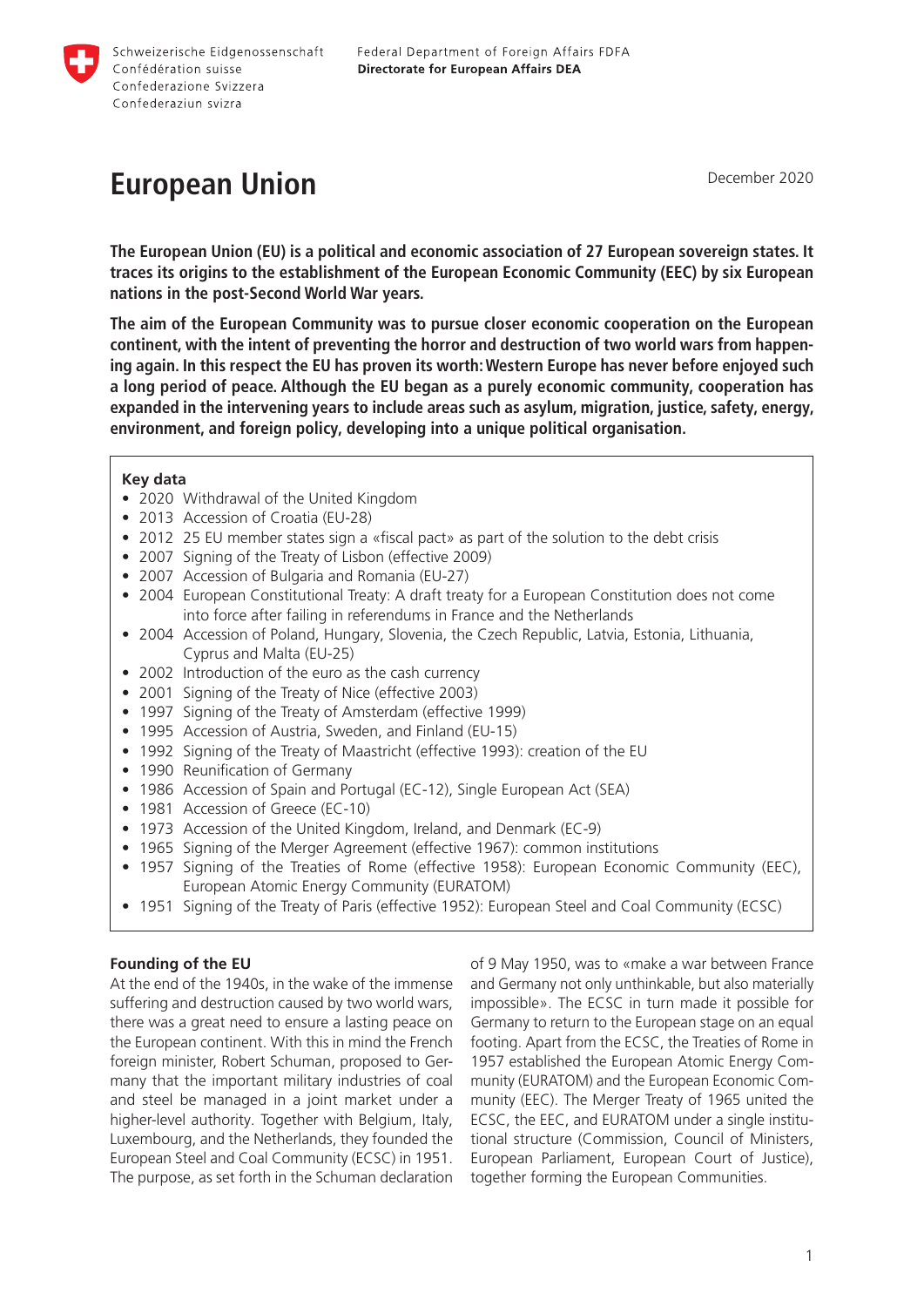The aim of the EC was to create an internal market with free movement of goods, people, services, and capital. Concurrently, it expanded territorially. In 1973 the United Kingdom, Ireland, and Denmark joined the EC, followed by Greece in 1981 and Spain and Portugal in 1986. Integration gathered momentum again in the mid-1980s, with the Single European Act (SEA) of 1986 placing the entire area of the internal market under the rule of qualified majority voting, thereby creating the conditions for more efficient functioning.

Shortly thereafter, in 1989, a fundamental and unexpected change occurred on the continent: Hungary opened its borders to the West, and the Wall fell in divided Berlin. This was followed by the dissolution of the Soviet Union in 1991. Following the end of the Cold War and the reunification of Germany, the European Union was created in 1992 by the Treaty of Maastricht, which also introduced the three-pillar structure, with the European Communities as the first pillar, adding the Common Foreign and Security Policy (CFSP) as the second pillar, and Justice and Home Affairs (JHA) as the third pillar, which enhanced cooperation in the area of law enforcement and home affairs. In the first pillar the decisions of the EC were mostly made according to the principle of qualified majority voting, whereas in the second and third pillars intergovernmental cooperation was the rule and decisions were reached unanimously.

In 1995, Austria, Finland, and Sweden – all former members of the European Free Trade Association (EFTA) – joined the EU. This brought the total number of EU member states to 15. The Treaties of Amsterdam (1997) and Nice (2001) amended the Treaty of Maastricht with the aim of making the EU institutions

#### **European Economic and Monetary Union**

The Treaty of Maastricht also initiated an Economic and Monetary Union (EMU). The euro was introduced as an accounting currency in 1999. From that date the European Central Bank operated a single monetary policy for the entire euro area. At the beginning of 2002 the euro was introduced as a cash currency and established itself – at least until the debt crisis of 2010 – as a strong and stable single currency. Today it is the official currency in all «old» EU states except the United Kingdom, Denmark and Sweden. Of the member states that have joined since 2004, the first country to meet the necessary convergence criteria was Slovenia, which entered the euro area in 2007. Cyprus and Malta joined in 2008, followed by Slovakia in 2009, Estonia in 2011, Latvia in 2014 and Lithuania in 2015. There are now 19 participating countries in the euro area. Within the framework of an intergovernmental «fiscal pact» signed in March 2012, the 25 EU members committed themselves to strengthening budgetary discipline and introducing a debt brake. Only the United Kingdom and the Czech Republic have remained outside the pact.

work more efficiently, particularly in the run-up to eastern enlargement, which was how the inclusion of numerous Central and Eastern European states was known. The treaties simplified the decisionmaking process within the EU by replacing the principle of unanimity with a qualified majority in many areas. The joint decision-making power of European Parliament was also considerably strengthened.

In light of the bloodshed in the Balkan wars, the European Council in Cologne in 1999 decided on a common European Security and Defence Policy (ESDP). The EU thereby created the necessary resources to respond more effectively to future conflicts. In particular, the ESDP takes the form of civilian and military peacekeeping operations, also beyond the European continent. The EU has described itself as a global actor prepared to take on more responsibilities (see European Security Strategy 2003 «A Secure Europe in a Better World»).

With the Treaty of Lisbon and the abolishment of the three-pillar structure, out of a «European» Security and Defence Policy came a «Common» Security and Defence Policy (CSDP).

In 2009, the Treaty on European Union (TEU) introduced the possibility for member states to withdraw from the EU – contained in Article 50 of the Treaty. On 23 June 2016, the majority of the United Kingdom electorate voted to leave the EU. On 29 March 2017 the United Kingdom notified the EU of its withdrawal from the EU. After the withdrawal date was postponed three times, lastly on 31 October 2019, the United Kingdom left the EU on 31 January 2020.

## **The enlargement process**

In 2004 the EU carried out the largest expansion round in its history, as Poland, Hungary, Slovenia, the Czech Republic, Slovakia, Latvia, Estonia, Lithuania, Cyprus, and Malta joined the Union. In 2007 two more eastern European countries became members when Bulgaria and Romania acceded. Croatia joined the EU on 1 July 2013. The prospect of joining the EU and accession itself played an important role in the peaceful transition of candidate countries to democracy and social market economies. The eastern enlargement facilitated overcoming the ideological division of Europe created by the Cold War and represented a decisive step towards greater stability and shared prosperity in Europe. In the process, the EU grew to encompass more than 440 million citizens. It has 24 official languages, including Irish Gaelic since 2007. Moreover, diverse regional languages have been recognised by the EU, for example,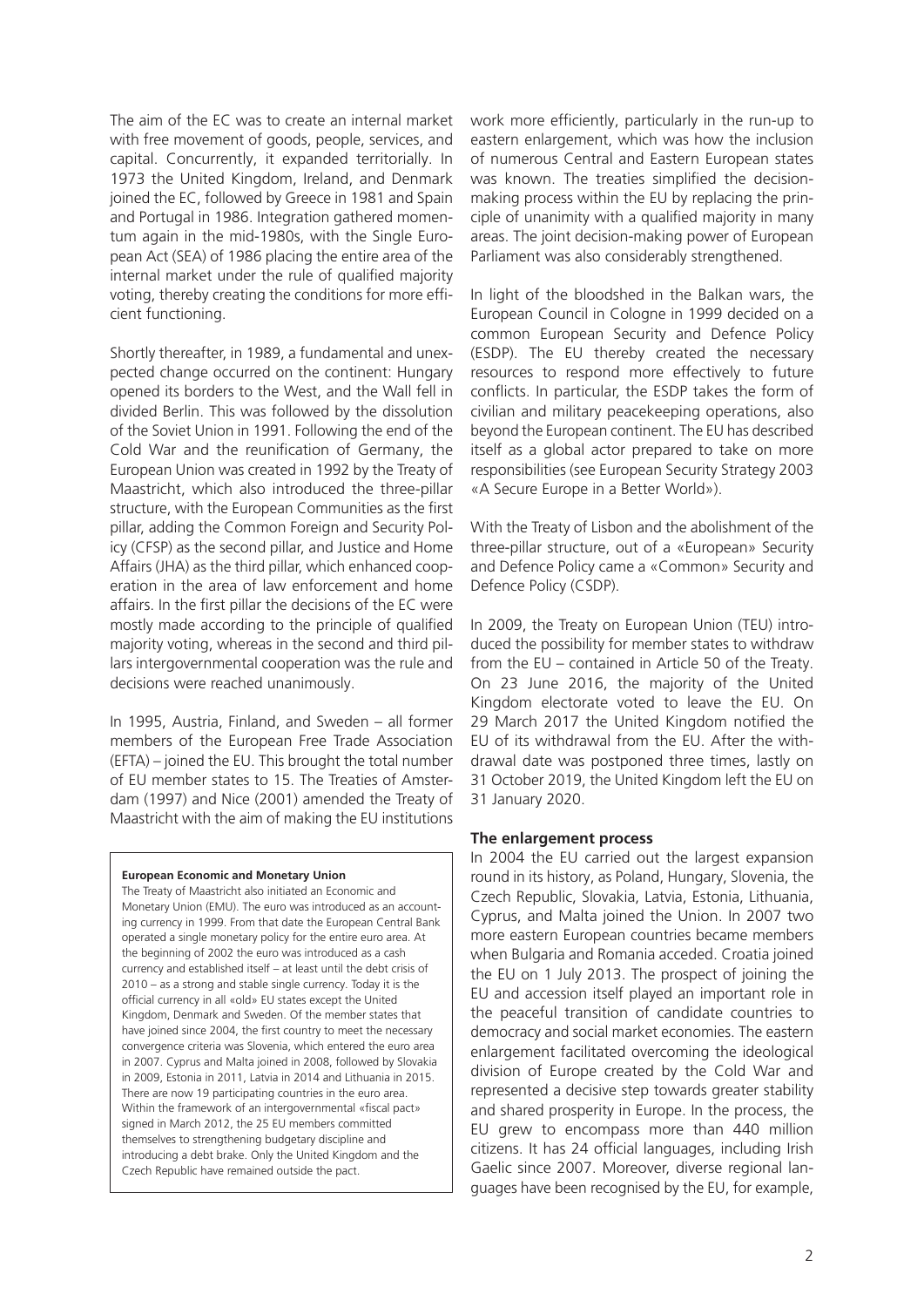Catalan and Basque. The member states also have the right to apply for translations of certain documents into these regional languages.

However, where does Europe end? Where do the boundaries lie? This question arises in particular with regards to the east, where further countries have expressed interest in accession. The acceptance of potential candidates is subject to strict political, economic, and legal conditions, known as the Copenhagen criteria. Increasingly, the criterion of «integration capacity» of the EU will be a decisive factor in the enlargement process. With a growing number of member states, the Union must also ensure that it retains its ability to take actions and decisions, to comply with cost and budget plans and to effectively implement joint policies.

#### **Enlargement process: next steps**

In 2003 the EU extended the prospect of joining the EU to the Western Balkan countries, provided that the candidate countries fulfil the necessary criteria. The accession of Croatia has proven the credibility of this course. The EU is already negotiating accession with Serbia and Montenegro. For Albania, North Macedonia, Bosnia and Herzegovina and Kosovo, accession may be on the horizon. Within the EU, apart from that of the Balkan states, there is also controversy over Turkey's accession: although accession negotiations started in 2005, the Commission's latest accession report on the situation in Turkey speaks, among other things, of a serious step backwards by Turkey regarding the independence of the judiciary and freedom of expression in the country.

## **Foreign policy**

Since its founding in the post-Second World War years, the European Union has gradually expanded its foreign policy. Through a joint approach in foreign and security policies, EU member states have pursued concerted action to safeguard the fundamental interests, values, safety, independence, and integrity of the Union. In its foreign and security policy, the EU has set itself the task of preserving peace, strengthening international security, and promoting international cooperation, as well as of developing and consolidating democracy, the rule of law, and respect for human rights and basic freedoms.

In the 1970s the EU began providing worldwide humanitarian assistance to those in need and has since come to play a leading role in the field, particularly in development aid and emergency assistance following natural disasters, steering more than half of its global development aid to this area. In 1993, the EU established a Common Foreign and Security Policy (CFSP) within the framework of the Treaty of Maastricht to decide upon joint measures. Important

decisions require unanimity by all member states in the European Council or the Council of the European Union. Under the Treaty of Lisbon (2009), responsibility for implementation of the CFSP is held by the European External Action Service (EEAS) under the leadership of the High Representative of the Union for Foreign Affairs and Security Policy, as well as the diplomatic services of the EU member states.

Given the serious conflicts in the Balkans and Africa in the 1990s, the forging of a common defence policy increasingly became the focus of the CFSP. For this reason the European Security and Defence Policy (ESDP) was created as an integral part of the CFSP. It was later transferred to the Common Security and Defence Policy (CSDP) in the Treaty of Lisbon (2009). Today, military troops or police forces may be deployed by the CSDP to carry out crisis management and peacekeeping missions. Currently, the EU is implementing 17 civilian and military peacekeeping missions aimed at capacity building in the army, police, customs and judiciary, where this is requested by the states concerned. In this context, the EU often works closely with international organisations and third countries. Switzerland is currently involved in the 'EUFOR Althea' military operation in Bosnia and Herzegovina and in the 'EULEX' civilian mission in Kosovo. The collaboration is selective and based on voluntary ad hoc agreements. It is compatible with Swiss neutrality. The prerequisite for participation in military CSDP missions is that there is a mandate from the UN or the OSCE.

## **Treaty of Lisbon**

In October 2004 the European Council signed the Treaty establishing a Constitution for Europe, the goal of which was to create a constitution for Europe to replace the multitude of existing treaties and more clearly restructure the legal foundation of the EU. The aim was to make the EU more efficient in decision-making, more transparent, more democratic, and closer to citizens. But in May and June 2005 the Constitutional Treaty was rejected in popular referendums in France and the Netherlands. In June 2007 the heads of state and governments of the EU mem-ber states agreed in principle to replace the original Constitutional Treaty with a new EU Reform Treaty. The most important institutional innovations of the Constitutional Treaty were maintained so that the decision-making ability, efficiency, and proximity to the citizenry would be adequately guaranteed in a growing EU. On 13 December 2007, the EU member states signed the new treaty in Portugal, which became known as the Treaty of Lisbon.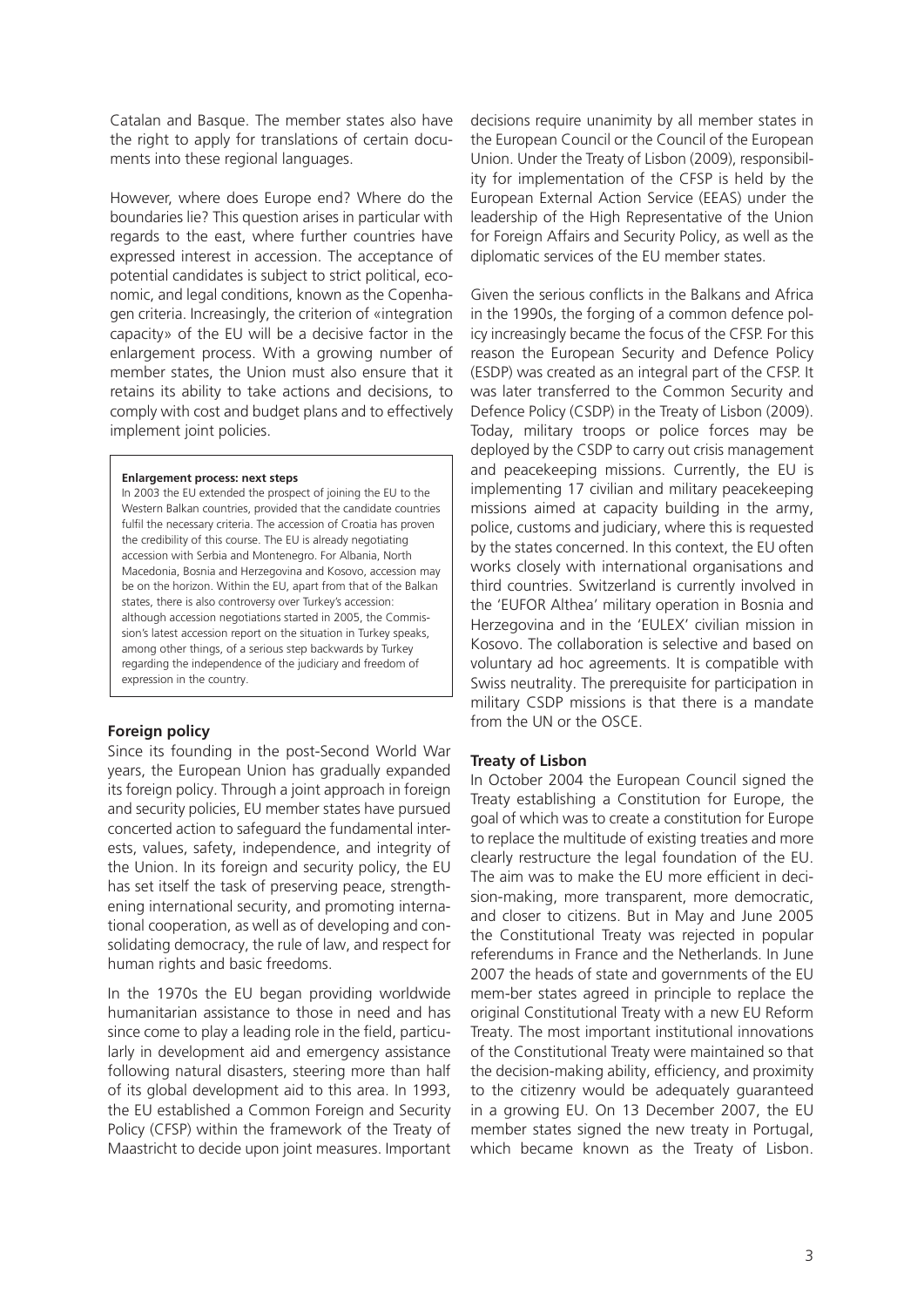#### **Treaty of Lisbon: key points**

- *Proximity to citizens and democracy:* The European Parliament, which represents the citizens of the EU, received more co-decision rights. The European Citizens' Initiative makes it possible for citizens who have gathered one million signatures from nationals of at least one-quarter of the EU member states to call directly on the EU Commission to make a legislative proposal. Furthermore, the Charter of Fundamental Rights is declared legally binding by reference to the Treaty on European Union (TEU).
- *Capacity to act and transparency:* The use of qualified majority voting in the Council of Ministers has been expanded to more policy areas and newly defined. Taking effect in 2014 and gradually imple-mented until 2017, qualified voting majority refers to a double majority of at least 55% of all member states comprising at least 65% of the population. The European Council gained the status of an independent EU institution headed by a specifically appointed president. The president is appointed for a two and a half year term and may be reappointed once. The post of High Representative of the Union for Foreign Affairs and Security Policy has been newly created to be the main coordinator of EU foreign policy. The High Representative is assisted by the European External Action Service (EEAS), which commenced work on 1 December 2010. The EEAS is composed of officials of the EU and the national diplomatic services of member states. The purpose of this structure was to make EU foreign policy more coherent and consistent.
- *Simplification of structure:* The three-pillar system of the EU has been merged into the EU. The EU has obtained a consolidated legal personality, which allows it to enter into contracts with third countries such as Switzerland.
- *Federalism and division of powers:* The division of competences between the EU and its member states has been clarified and simplified. At the same time, the role of national parliaments in the EU's legislative process has been strengthened.
- *Charter of Fundamental Rights:* The Charter of Fundamental Rights of the European Union was legally equated to the EU Treaties by the Treaty of Lisbon. It has since become binding for all member states in the application of EU law.

The treaty was to be ratified by all member states by 2009. However, in the first vote on the treaty, in June 2008, Irish voters rejected it. Following concessions made by the European Council to Ireland, the Irish government called a new vote on 2 October 2009, in which the treaty was endorsed. After ratification of the treaty by Poland and lastly the Czech Republic, it came into force on 1 December 2009.

The Treaty of Lisbon did not replace earlier treaties. Instead, it amended the treaties that form the constitutional basis of the EU, which were newly renamed the Treaty on European Union (TEU) and the Treaty on the Functioning of the European Union (TFEU). The Treaty of Lisbon abolished the existing three-pillar model and replaced the European Community with the European Union. The Treaty of Lisbon created the post of a permanent President of the European Council (committee of heads of state and government). The President chairs EU summits, which are held at least four times a year. In the area of Common Foreign and

Security Policy, the High Representative of the Union for Foreign Affairs and Security Policy, together with the President of the European Council, represents the EU's foreign policy. The High Representative is also one of the Vice-Presidents of the European Commission. Whereas the European Council now has a permanent president who is elected for two and a half years (with the possibility of a single extension of this term), the Council of the EU (committee of ministers in various constellations, also referred to as the Council or Council of Ministers, has continued with a semi-annual rotating presidency held by a member state. The Foreign Affairs Council is an exception; it is chaired by the High Representative of the Union for Foreign Affairs and Security Policy.

## **Institutions**

## *European Council*

The European Council is the highest political steering committee of the EU. It is composed of the heads of state or government of the member states, the President of the European Commission, and its own President. The European Council defines the general political priorities of the EU and provides important momentum for its development. It also decides on the foreign policy positions of the EU. The European Council has had a permanent President since the Treaty of Lisbon entered into force. The President does not hold any other political office: his or her task is to ensure the continuity of the work of the European Council, which meets at least four times annually.

http://www.european-council.europa.eu/home-page?lang=en

## *Council of the European Union*

The Council of the European Union – also known as the Council of Ministers or the Council – is the central legislative and decision-making body of the EU. The Council adopts new EU legislation, usually together with the Parliament, and concludes international agreements on behalf of the EU. The members of the Council of Ministers are ministers of the member states but not fixed as such: each country sends the minister for the policy being discussed (i.e. the agricultural minister on agricultural issues). The presidency of the Council is rotated every six months among member states. Most decisions are taken by a qualified majority (ordinary legislative procedure). The Council of Ministers adopts the general annual budget jointly with the European Parliament. http://www.consilium.europa.eu/homepage?lang=en

#### *European Parliament*

Since 1979 the citizens of the EU member states have directly elected their representatives to the European Parliament for a five-year term. It is a professional par